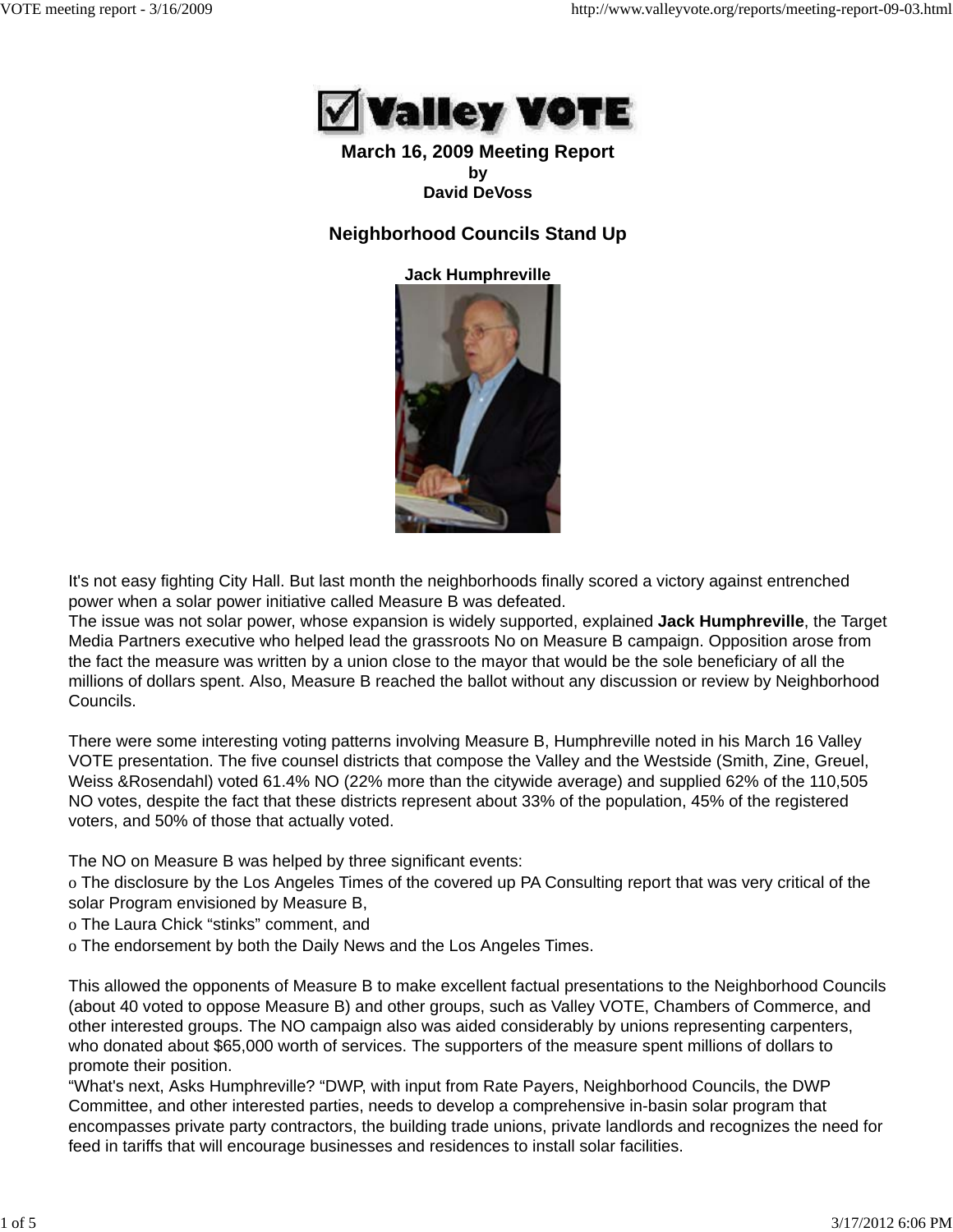"Finally, we are calling for an independent Rate Payers Advocate, a body with knowledge about utilities and the management of large organizations, to review and analyze the operations, finances, and management of DWP on a timely basis. Importantly, the RPA would not have the right to make management decisions or set rates. The RPA will benefit not only the voters, Neighborhood Councils, and the Rate Payers, but also the DWP Board of Commissioners and the City Council by supplying unbiased timely information.

*Out of Defeat, A Victory*

**George Truesdell**

-----------------------------------



Measure B was perhaps the best thing to ever happen to Neighborhood Councils (NCs), **George Truesdell** reported in an accompanying presentation. It was the impetus that drove Neighborhood Councils to join together to defeat this measure, which was railroaded through the city council. Prior to the introduction of Measure B, NCs were primarily concerned with items in their respective backyards or driven by how they felt they could spend their \$50,000 stipend. It was only in a very few instances that they came together for the common good of the entire electorate.

Looking forward, NCs need to band together in the manner of the Valley Alliance of Neighborhood Councils (VANC), which is a loose confederation of valley based NCs. That organization and Valley VOTE (VV) are shining examples of volunteer organizations, which have learned that to be effective, they must be data driven on the major issues. We can no longer expect to be effective with rhetoric alone. One example of the growing strength of organizations like VV and VANC is the recent request to VANC by representatives of the Harbor Area Neighborhood Councils to assist them in setting up an organization which mirrors the valley group. One additional and very important result of the Measure B fight is that city hall should be coming to the realization that NCs are not going to be allow themselves to be misled by city representatives.

*LAX Redux*

**Denny Schneider**

-----------------------------



**Denny Schneider** presented a review of the situation at LAX. In 2004 LAX Master Plan, Alternative D, was approved by the City of Los Angeles to expand LAX capacity. This Plan included closure of the Central Terminal Area, a new set of northside terminals, a modified South airfield runway complex, and a new check in facility expanded into the area near the 405 freeway with an automated people mover and tunnel complex to move people into LAX. A RAND Corporation evaluation called for numerous short-term security and safety improvements.

Additionally, the then existing airfield configuration and the approved Master Plan both failed to meet FAA separation standards for any of the runways or taxiways. In their 2004 Record of Decision, the FAA approved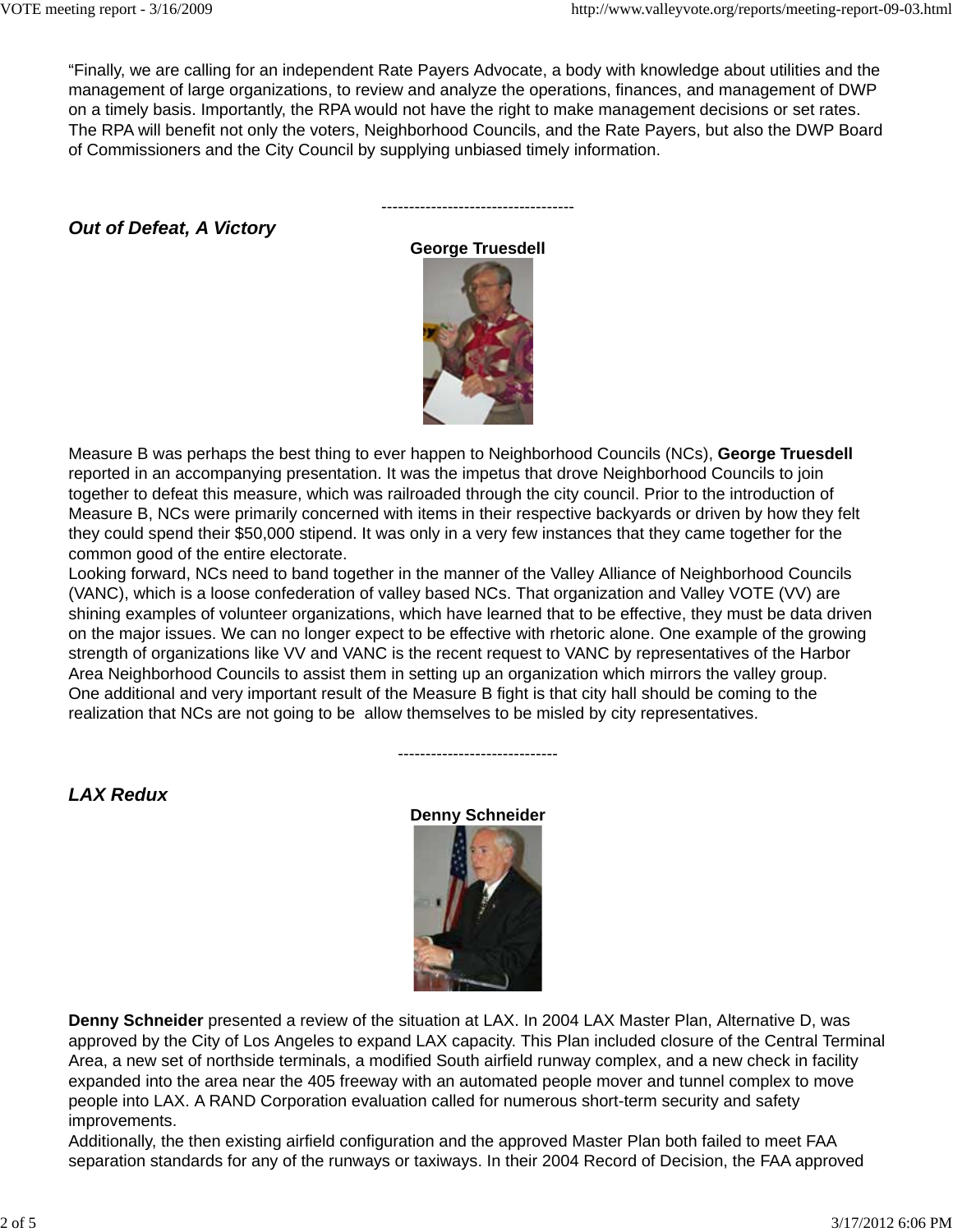the Alternative D Airport Layout Plan, with all of these deficiencies, including those in the Runway Safety Areas and Runway Protection Zones.

Everyone acknowledges that it is necessary to fix LAX, since over 25 years have gone by without any major repairs or refurbishment and that the current passenger experience is questionable. Several security, safety, and environmental issues went unresolved after Alternative D approval so a group of the Cities surrounding LAX, LA County, and a community group, Alliance for a Regional Solution to Airport Congestion (ARSAC) each reluctantly sued to require changes.

In February 2005 a settlement was reached to facilitate LAX renovation while the most controversial items were to be redesigned with the cooperation of all parties. Several items were "green lighted" to shorten project approval times including: a new midfield terminal complex behind Tom Bradley International Terminal (TBIT), major upgrades to TBIT that add gates to accommodate the newer, larger aircraft, addition of two cross field taxiways west of the terminals to allow rapid movement between the north and south complexes, a Consolidated Rental Car facility to remove bus traffic in the Central Terminal Area (CTA), an intermodal transportation center with people movers to the CTA, and the South Airfield Improvement Project (SAIP) for safety redesign which was to start immediately.

Passenger counts and cargo tonnage have since plummeted worldwide and even more in the US since the settlement. LAX traffic last month was down to about 1360 operations per day from a high of over 2200 in 2001 (from about 68 million annual passengers to a rate of about 55 MAP). Expect further reductions for at least two more years.

--------------------------------

# *Finding Diamonds in a Depression*



After triggering an economic disaster through pushing lenders to make imprudent loans, the government is here to help, again, says Valley VOTE treasurer **Vic Viereck**. For housing alone there are at least two big programs to reverse the problem it created.

Loan modifications are being pushed for homeowners who have serious problems with their home loans. Some lenders, but not all, require borrowers to be delinquent on their mortgage before they will consider a loan modification. To qualify under the Streamlined Modification Plan for Fannie Mae and Freddie Mac loans, a borrower must be at least 90 days delinquent on the existing mortgage loan. On the other hand, mortgage delinquency can negatively impact a borrower's credit and start the mortgage process.

While the economy has become a nightmare for many, it has created opportunity for others. Through two consecutive Homebuyer Tax Credit programs, and lower housing prices, many people have a new opportunity to buy a home.

For first time homebuyers who buy a principal residence from April 9, 2008 through December 31, 2008 get a 10% tax credit, not to exceed \$7,500. The credit phases out if an individuals modified adjusted gross income exceeds \$75,000 (\$150,000 for joint filers). The credit phases out completely if the homebuyers income exceeds \$95,000 (or \$170,000 for joint filers). The \$7,500 credit is really like an interest free loan, which has to be paid off \$500 a year with the income tax return, or in full upon sale of the home.

If the principal residence is bought between January 1, 2009 and November 30, 2009, the credit is \$8,000. For buyers who stay in the property for at least 36 months, the credit does not need to be repaid.I

In spite of the possible loan modifications encouraging irresponsible financial habits, the foregoing credits appear to reward people who still are prudent with their own money.

----------------------------------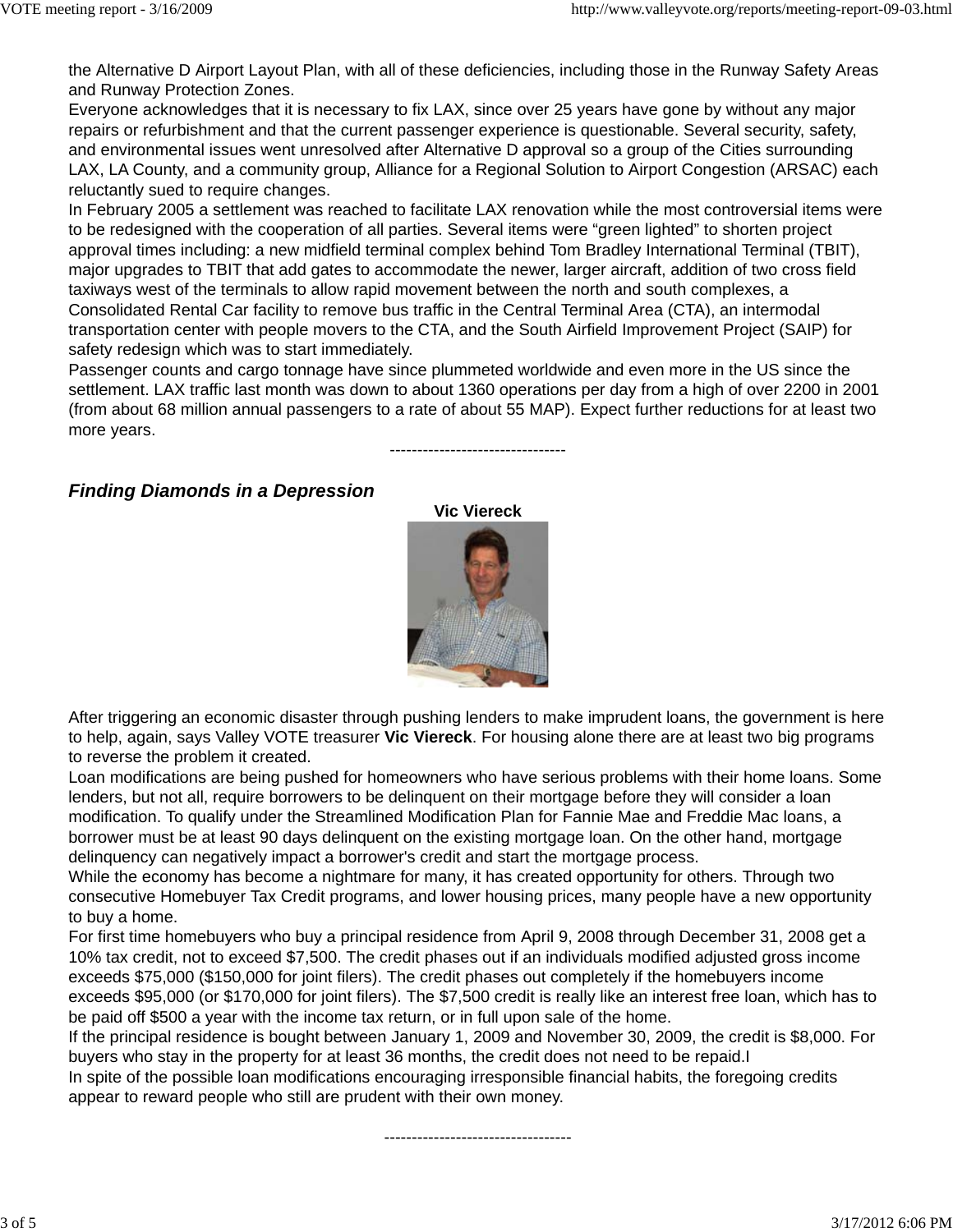## *Standing Up for Property Rights*



In 2004 it was called "Inclusionary Zoning," says **Pauline Tallent.** Developers would be mandated to include, in every project, housing for the "disadvantaged." It was defeated. In 2008 it was called "Fair Share Program." Developers would be mandated to include low income housing in every project. To compensate, the developers would get incentives such as reduced processing time and limited parking. It looked as if it wasn't getting enough support, so in 2009, the term "mandate" was removed, and shifted to the communities. This time the term used was "be required." Each community would be required to find suitable land for low-income housing, within the community. My "nay" vote on every occasion on which I was asked to vote, has been because this "mandate" or "be required" infringes on property rights.

--------------------------------

# *Transportation Moving Forward Slowly*



In his monthly report on transportation issues, Transit Coalition director **Bart Reed** told Valley VOTE that LA Metro soon will introduce electronic TAP cards in which value stored against the future use of transport can be used simply by tapping the special card on the turnstile. As in the past, seniors and disabled individuals can ride all day for \$1.25. What's new is that the new electronic cards will have a photo of the card's owner integrated into the card.

In the past, "Anywhere but California" appeared to be the funding mantra in Washington whenever appropriations were discussed, says Reed. But this year California finally should receive its share. More money for street paving and high-speed inner city rail is on the way. These funds will be supplemented by money resulting from Measure R, which passed last November with 68% of the vote. Most of the money will be used for freeway sound walls and lane expansion on Highway 175.

-------------------------------------------

The next meeting of Valley VOTE will be held on Monday, April 20, 2009 at Galpin Ford.

#### *Valley VOTE Mission Statement*

*Valley VOTE, a diverse coalition of San Fernando Valley residents, business people, educators, community activists, and organizations, is committed to exploring and fostering the implementation of programs that empower the people of the San Fernando Valley and the City of Los Angeles, to improve local governance, education and public participation on policy matters.*